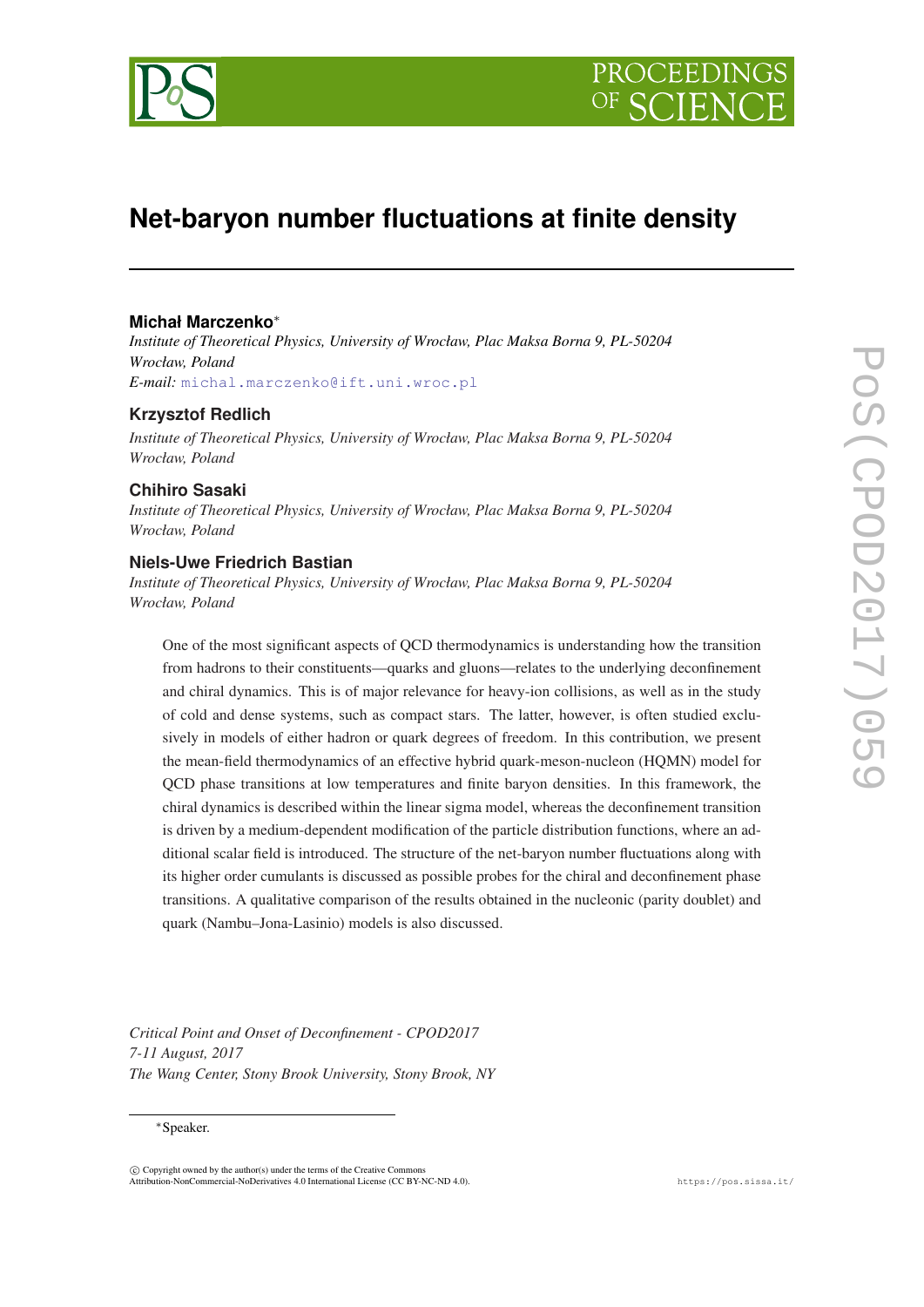# 1. Introduction

Recent lattice QCD (LQCD) findings [\[1,](#page-8-0) [2](#page-8-0)] suggest the parity doubling structure in the baryonic sector around the chiral crossover temperature. It is found that the masses of the groundstates with positive parity are rather independent of temperature, while the masses of those with negative parity drop significantly towards the transition point, and the two states become degenerate in the vicinity of the transition. This might suggest the chiral symmetry restoration in the baryonic sector of QCD, and should occur also in cold dense matter. This phenomenon can be realized in a schematic framework with chiral symmetry, the parity doublet model [\[3,](#page-8-0) [4,](#page-8-0) [5\]](#page-8-0). It has been already applied in many aspects of the QCD phenomenology, as well as astrophysical studies of neutron stars [[6](#page-8-0), [7](#page-8-0), [8,](#page-8-0) [9,](#page-8-0) [10](#page-8-0), [11,](#page-8-0) [12,](#page-8-0) [13](#page-9-0), [14\]](#page-9-0).

In this contribution, we consider an extension of the parity doublet model for cold and dense strongly interacting matter, namely the Hybrid Quark-Meson-Nucleon (HQMN) model [\[13](#page-9-0), [14\]](#page-9-0). Along with hadrons, the model includes quark degrees of freedom in a standard linear sigma framework. To prevent the unphysical quark population at low density, the HQMN model considers an auxiliary scalar field to which the fermions are coupled to. This field serves as a momentum cutoff in the Fermi-Dirac distribution function, in a way that quarks are suppressed at low density, and likewise, the hadron degrees of freedom at high density.

We study the bulk equation of state and the phase diagram of the HQMN model. We also put our focus on the the behavior of the second- and higher-order cumulants of the net-baryon number density up to the fourth order in the vicinity of the chiral and deconfinement transitions, and discuss their critical behavior.

This paper is organized as follows. In Sec. 2, we introduce the HQMN model setup in the mean-field approximation. In Sec. [3](#page-4-0), we discuss obtained numerical results on the equation of state, as well as model phase diagram. In Sec. [4](#page-5-0), the structure of the net-baryon number density cumulants is discussed. Finally, Sec. [5](#page-7-0) is devoted to the summary and conclusions.

# 2. Hybrid Quark-Meson-Nucleon model

In this section, we introduce the Hybrid Quark-Meson-Nucleon (HQMN) model for the QCD phase transitions at finite temperature and density, following Refs. [\[13,](#page-9-0) [14\]](#page-9-0). Throughout this contribution we consider an isospin-symmetric system of two flavors,  $N_f = 2$ , in the mean-field approximation. Instead of the conventional Gel-Mann–Levy model, where the mass of the nucleon is generated through the non-vanishing sigma expectation value, the model considers another realization, where an introduction of a finite mass term does not break the chiral symmetry [\[3,](#page-8-0) [4](#page-8-0), [5\]](#page-8-0). Hence, the sigma condensation generates only the mass difference between two chiral partners. The quark sector, on the other hand, is modeled in the standard linear-sigma model.

The thermodynamic potential of the HQMN model in the mean-field approximation is given by the following

$$
\Omega = V_{\sigma} + V_{\omega} + V_b + \sum_{x = \pm, q} \Omega_x,\tag{2.1}
$$

with

$$
\Omega_x = \gamma_x \int \frac{\mathrm{d}^3 p}{(2\pi)^3} \, T \left[ \ln \left( 1 - n_x \right) + \ln \left( 1 - \bar{n}_x \right) \right],\tag{2.2}
$$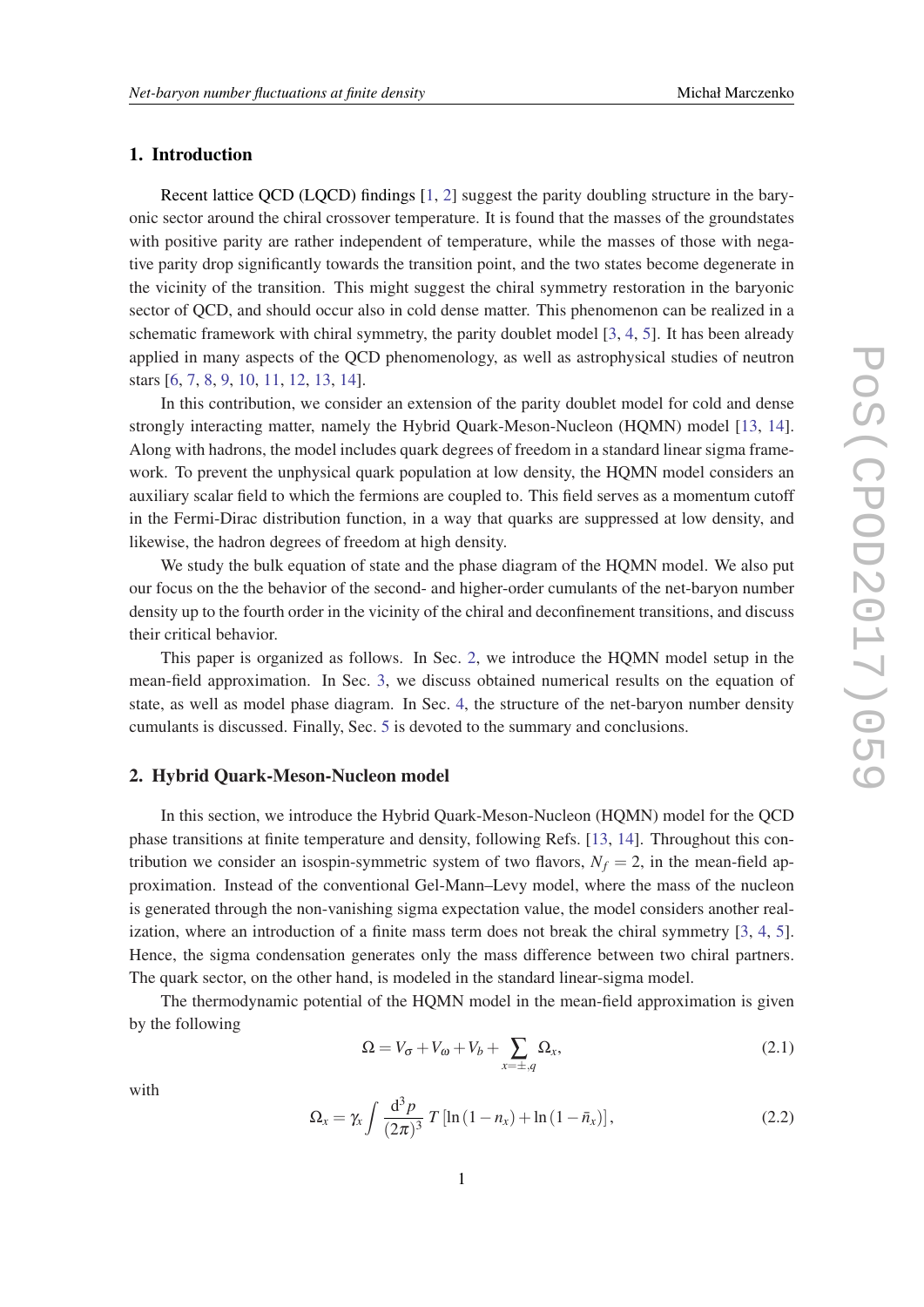<span id="page-2-0"></span>

Figure 1: (Color online) Thermodynamic pressure in the HQMN model as function of the net-baryon density for  $\alpha b_0 = 390$  MeV at temperature  $T = 10$  MeV.

where the subscripts  $\pm$  denote positive and negative parity nucleons, and q denotes quark. The degeneracy factors  $\gamma_{\pm} = 4$  denote the spin-flavor degeneracy for nucleons,  $\gamma_q = 12$  denotes the spin-color-flavor degeneracy factor for quarks. The mean-field potentials read

$$
V_{\sigma} = -\frac{\lambda_2}{2} \left( \sigma^2 + \pi^2 \right) + \frac{\lambda_4}{4} \left( \sigma^2 + \pi^2 \right)^2 - \varepsilon \sigma,
$$
 (2.3a)

$$
V_{\omega} = -\frac{1}{2}m_{\omega}^2 \omega_{\mu} \omega^{\mu},\tag{2.3b}
$$

$$
V_b = -\frac{1}{2}\kappa_b^2 b^2 + \frac{1}{4}\lambda_b b^4.
$$
 (2.3c)

The parameters  $\lambda_2$ ,  $\lambda_4$  and  $\varepsilon$  can be connected to the vacuum meson masses and the pion decay constant as

$$
\lambda_2 = \frac{m_{\sigma}^2 - 3m_{\pi}^2}{2}, \quad \lambda_4 = \frac{m_{\sigma}^2 - m_{\pi}^2}{2f_{\pi}^2}, \quad \varepsilon = m_{\pi}^2 f_{\pi}, \tag{2.4}
$$

where the pion mass  $m_{\pi} = 138$  MeV, the pion decay constant  $f_{\pi} = 93$  MeV. The mass of the sigma meson,  $m_{\sigma}$ , is treated as a free parameter. In the mean-field approximation, rotational invariance requires that the spatial component of the  $\omega_{\mu}$  field vanishes, namely  $\langle \omega \rangle = 0^1$ , while  $\langle \pi \rangle = 0$ follows from parity conservation.

One particular feature of the HQMN model is that it realizes the concept of statistical confinement through a medium-dependent modification of the Fermi-Dirac distribution functions for particles and antiparticles, where an auxiliary scalar field *b* is introduced, namely

$$
n_{\pm} = \theta \left( \alpha^2 b^2 - p^2 \right) f_{\pm}, \qquad n_q = \theta \left( p^2 - b^2 \right) f_q,
$$
  
\n
$$
\bar{n}_{\pm} = \theta \left( \alpha^2 b^2 - p^2 \right) \bar{f}_{\pm}, \qquad \bar{n}_q = \theta \left( p^2 - b^2 \right) \bar{f}_q,
$$
\n(2.5)

<sup>&</sup>lt;sup>1</sup>In this contribution we denote  $\omega_0 \equiv \omega$ .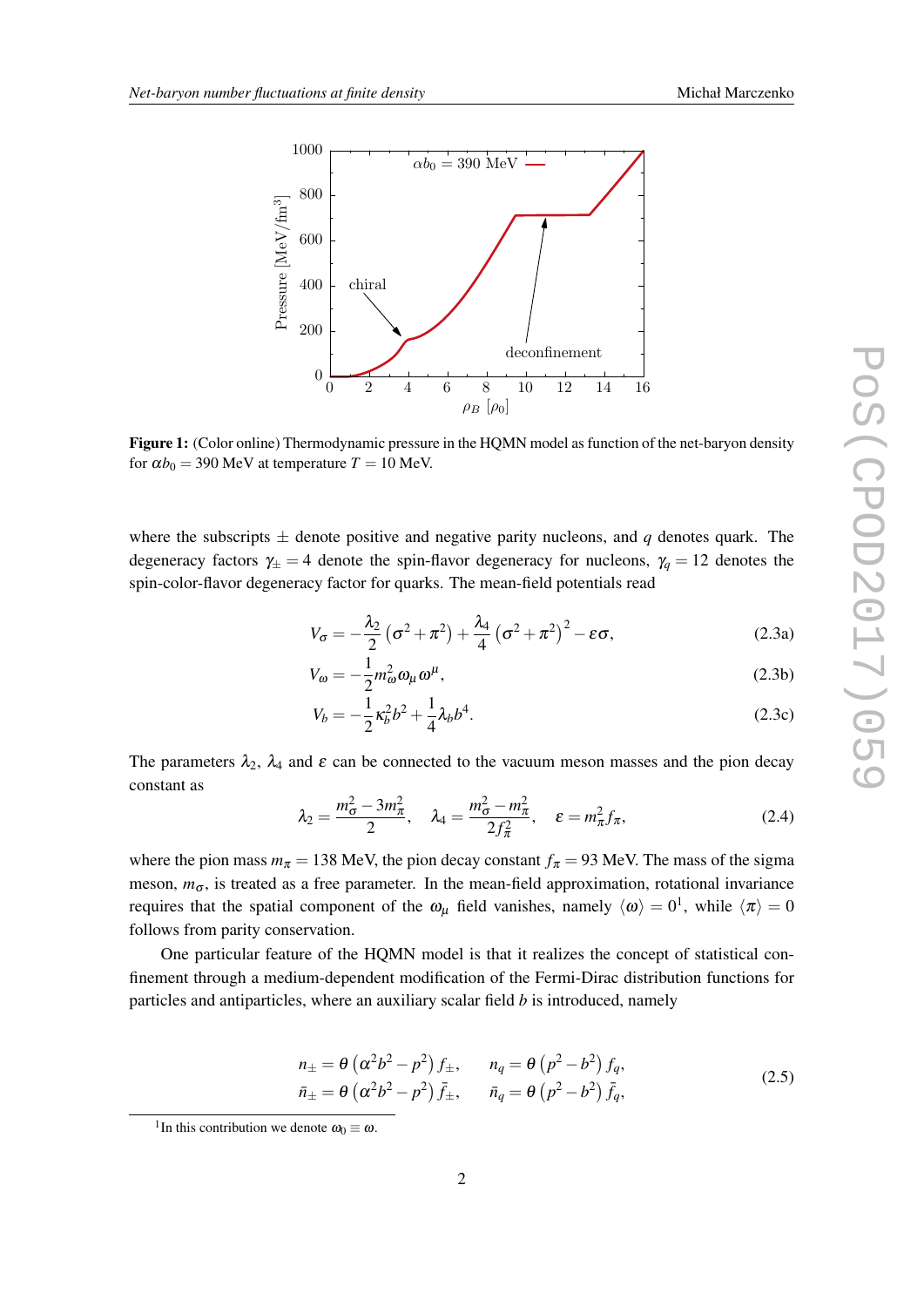<span id="page-3-0"></span>

**Figure 2:** (Color online) The phase diagram of the HQMN model in the  $(\alpha, \mu_B)$ -plane at temperature  $T =$ 10 MeV. The first-order transition lines are indicated as black solid lines, while the chiral crossover line is shown as black dash-dotted line. The red circle in the chiral transition line correspond to the critical point.

where  $\alpha$  is a dimensionless model parameter. The functions  $f_{\pm}$  and  $f_q$  are standard Fermi-Dirac distribution functions, defined as

$$
f_x = \frac{1}{1 + e^{\beta(E_x - \mu_x)}}, \qquad \bar{f}_x = \frac{1}{1 + e^{\beta(E_x + \mu_x)}},
$$
(2.6)

where, for the nucleons,  $E_{\pm} = \sqrt{m_{\pm}^2 + p^2}$  and  $\mu_{\pm} = \mu_B - g_{\omega}\omega$ , and for quarks, the dispersion relation is  $E_q = \sqrt{p^2 + m_q^2}$ , and the quark chemical potential  $\mu_q = \frac{1}{3}$  $\frac{1}{3}\mu_B$ . The *b* field is generated through the potential  $V_b$  (see Eq.  $(2.3)$  $(2.3)$  $(2.3)$ ). The expectation value of the field serves as an infrared momentum cutoff for quarks and ultraviolet for nucleons. The potential  $V<sub>b</sub>$  develops a non-trivial vacuum expectation value, and is chosen in a way that it develops non-monotonic behavior that triggers the suppression of quarks at low densities, and nucleon suppression at high densities. The additional  $\alpha$  parameter in Eq. ([2.5](#page-2-0)) is a model parameter, whose role is to be studied in the following sections.

The masses of the parity doublers are given by the following relation

$$
m_{\pm} = \frac{1}{2} \left[ \sqrt{\left(g_1 + g_2\right)^2 \sigma^2 + 4m_0^2} \mp \left(g_1 - g_2\right) \sigma \right],\tag{2.7}
$$

where the couplings  $g_1$ ,  $g_2$  are the chiral couplings of the fermionic fields in the original parity doublet Lagrangian [[6](#page-8-0), [13,](#page-9-0) [14](#page-9-0)]. The mass of quark is given by

$$
m_q = g_{\sigma} \sigma. \tag{2.8}
$$

From Eq. (2.7) and (2.8), it is clear that the chiral symmetry breaking generates only the splitting between the masses of nucleons. When the symmetry is restored, the masses become degenerate according to  $m_{+}(\sigma = 0) = m_0$ . Quark mass, on the other hand, is completely generated through the condensation of the  $\sigma$  meson.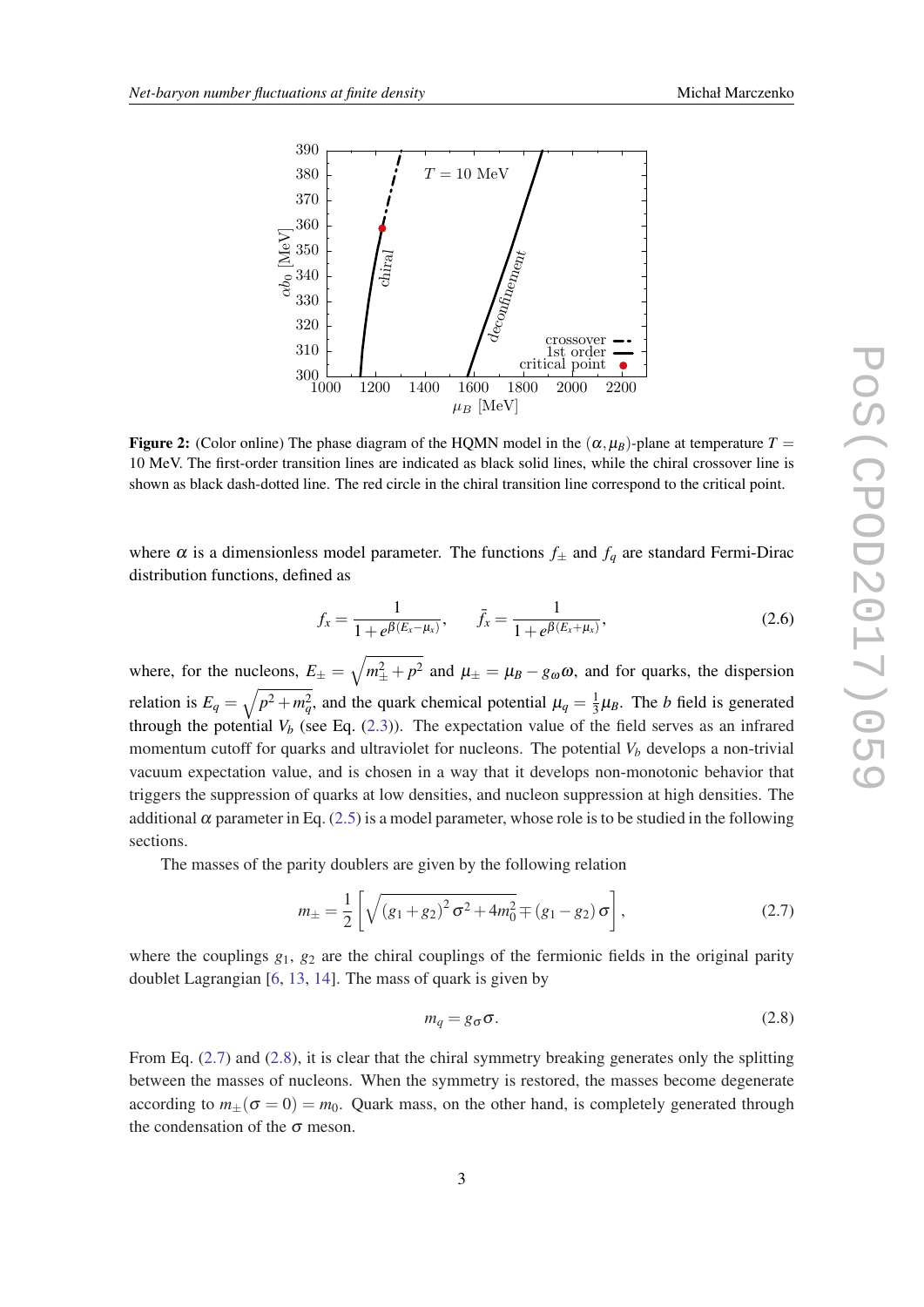<span id="page-4-0"></span>

**Figure 3:** (Color online) The phase diagram of the HQMN model in the  $(\alpha, \rho_B)$ -plane at temperature  $T =$ 10 MeV. The first-order transition are depicted as black areas, and correspond to the induced jump in density. The chiral crossover line is shown as black dash-dotted line. The red circle in the chiral transition line correspond to the critical point.

We identify the hadronic states with the nucleon  $N(938)$  (positive-parity state) and its resonance  $N(1535)$  (negative-parity state). Their vacuum masses are set to be  $m_{+} = 938$  MeV and  $m_$  = 1500 MeV. Following previous studies [[6](#page-8-0), [7,](#page-8-0) [11](#page-8-0), [13\]](#page-9-0), we choose the chirally invariant mass to be  $m_0 = 790$  MeV. The model parameters used in this contribution are fixed as in Ref. [\[14](#page-9-0)]. The thermal values of the mean fields are determined by extremizing the thermodynamic potential with respect to the mean-fields.

#### 3. Equation of state

In this contribution we consider a particular choice of the parameter  $\alpha$ , namely  $\alpha b_0 = 390$  MeV, where  $b_0$  is the vacuum expectation value of the  $b$  field, and study the thermodynamic quantities at finite temperature  $T = 10$  MeV. In this section we focus on the bulk equation of state and the phase diagram of the HQMN model.

In Fig. [1,](#page-2-0) we show the resulting thermodynamic pressure plotted against the net-baryon density  $\rho_B$  in the units of nuclear saturation density  $\rho_0$ . The softening of the equation of state around  $\rho_B = 4\rho_0$  is due to a smooth chiral crossover phase transition. The transition point is extracted from the peak of  $\partial \sigma / \partial \mu_B$  and is located at  $\mu_B = 1305$  MeV. At higher densities the system undergoes a first-order deconfinement transition, which is triggered by the non-monotonic behavior of the *b*-field expectation value. The transition happens at  $\mu_B = 1868$  MeV. The jump in density is of the order of  $4\rho_0$ . From the figure it is evident that the two transitions are separated. Hence, the model predicts a phase in which quarks are still confined but the chiral symmetry is restored.

In Fig. [2](#page-3-0), we show the model phase diagram in the  $(\alpha, \mu_B)$ -plane at  $T = 10$  MeV. From the figure it is evident that the chiral and deconfinement transitions are always separated. For higher values of the parameter  $\alpha$ , the chiral phase transition is a smooth crossover shown as the dashdotted line. At lower values of  $\alpha$  it develops a critical point (red circle), and eventually turns into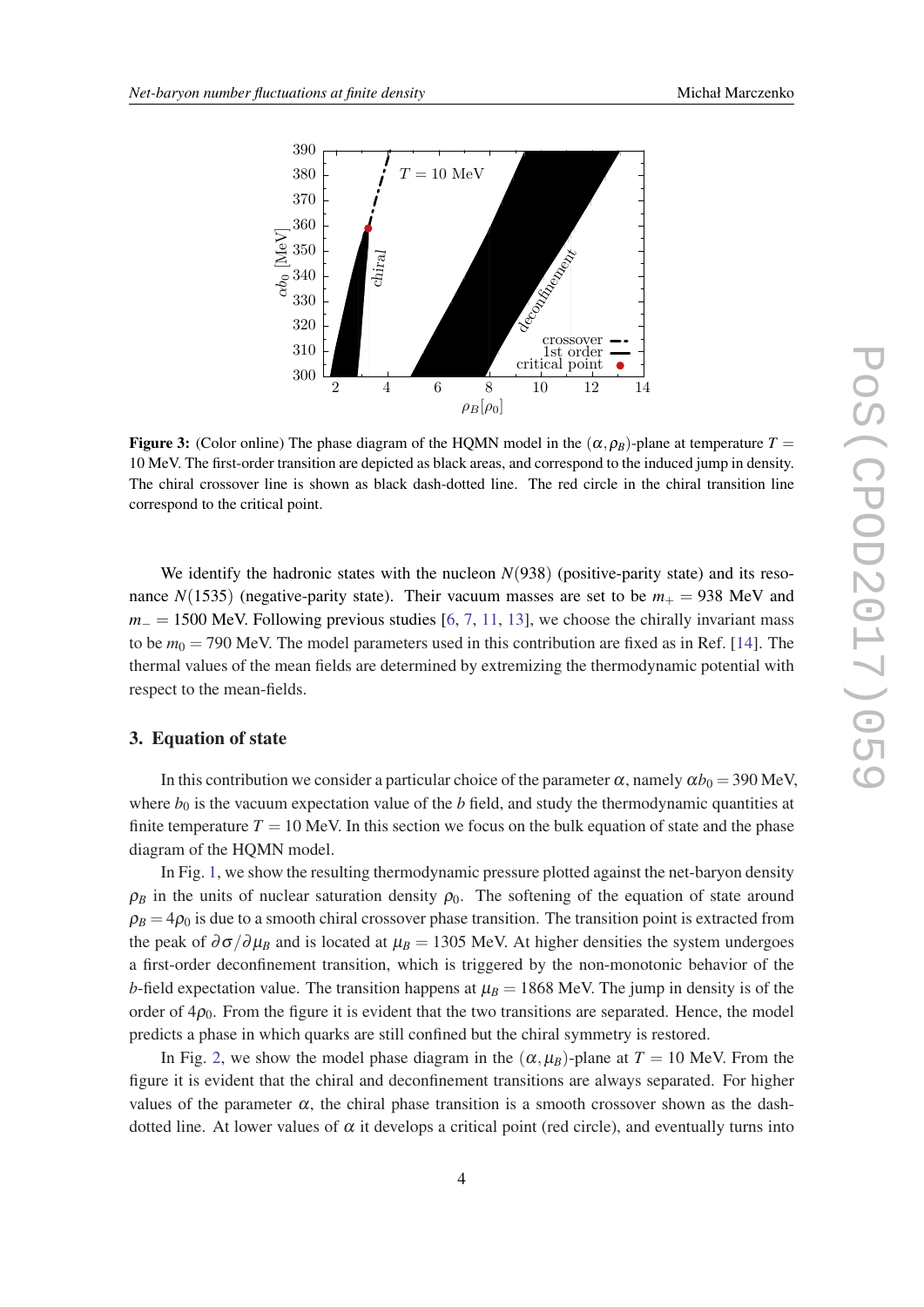<span id="page-5-0"></span>

**Figure 4:** (Color online) Second-order cumulant of the net-baryon number density at temperature  $T =$ 10 MeV. Shown are results obtained in three models, NJL (blue solid line), parity doublet (red dashed line) and HQMN model for  $\alpha b_0 = 390$  MeV (black dash-dotted line). Parametrization for the NJL and parity doublet model is from [\[14](#page-9-0)]

a 1st-order transition indicated as a solid line. The deconfinement transition is always of 1st order, irrespectively of the choice of the parameter  $\alpha$ .

In Fig. [3](#page-4-0), we show the phase diagram as a function of the net-baryon number density. We observe that the two transitions are always separated by roughly  $3 - 5\rho_0$ . At low values of  $\alpha$ , the first-order chiral phase transition causes a finite density jump of roughly  $2\rho_0$ . The strength of the transition shrinks towards the critical point and becomes smooth above it. The jump in density connected with the deconfinement transition is on the other hand roughly of the same order for all choices of  $\alpha$ , namely 3 – 4 $\rho_0$ . We note that the phase structure obtained at different temperatures is qualitatively similar to the one studies here [\[14](#page-9-0)]. We also remark that in principle, it is possible to modify the phase structure, so that the two transitions happen simultaneously. The transitions would be then of the first order, given by the finite jump in *b*-field expectation value at low temperature [[14\]](#page-9-0).

In the next section we study the behavior of the higher-order cumulants of the net-baryon number density.

## 4. Net-baryon number density cumulants

The fluctuations of conserved charges are important quantities because they reveal more information about the matter composition, and are used as probes for the phase transitions. In principle, the critical behavior of chiral models should be universal and follow that of QCD. Namely, at high temperatures, the chiral transition belongs to the  $O(4)$  universality class, which at some value of baryon chemical potential is followed by the critical point, which turns into a first-order transition. This is naturally encoded in chiral models, as well as in quark models. Here, we put our focus on the influence of the statistical confinement on the behavior of the higher-order cumulants in the vicinity of phase transitions.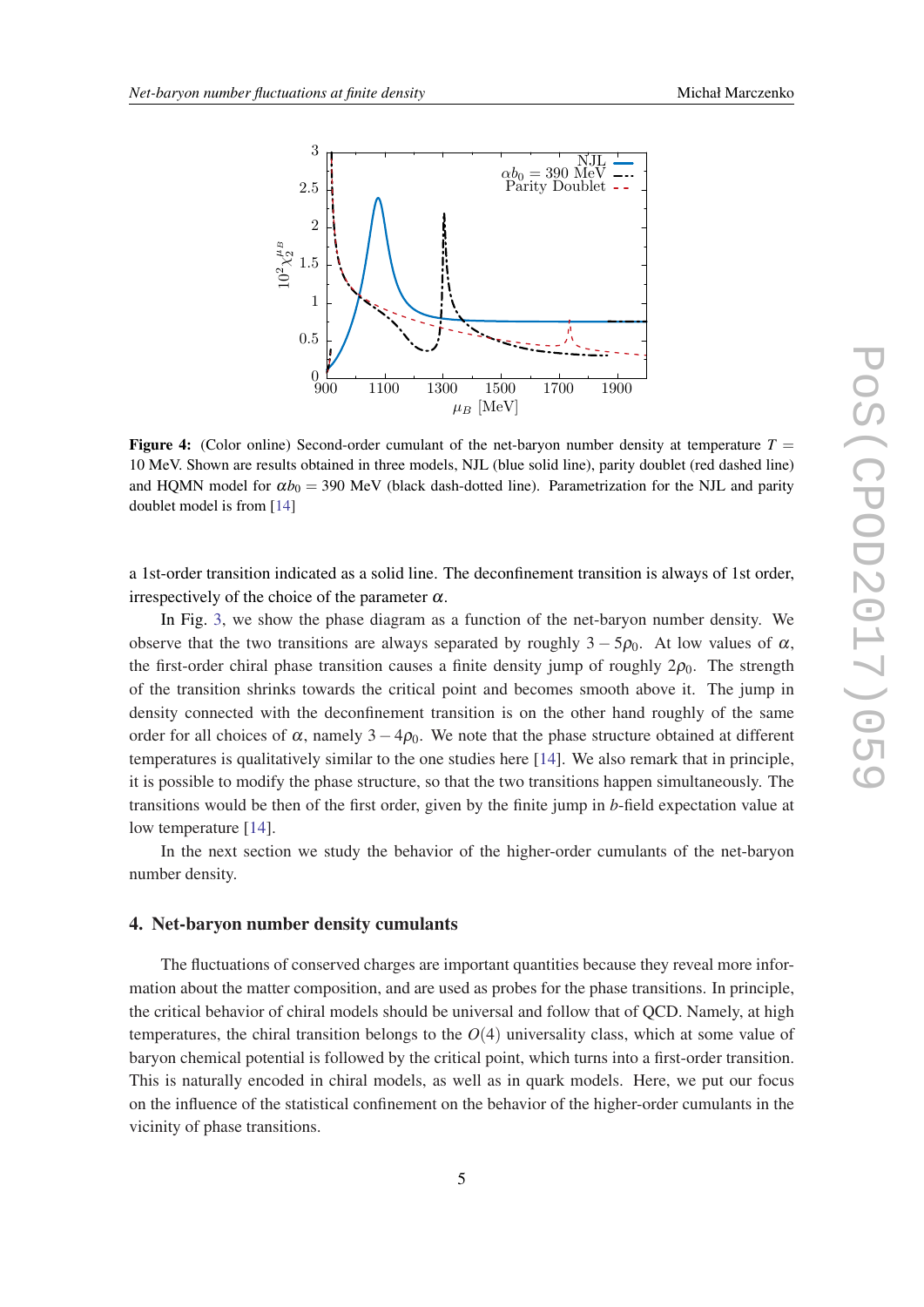<span id="page-6-0"></span>

Figure 5: (Color online) Third- (left panel) and fourth-order (right panel) cumulants of the net-baryon number density at  $T = 10$  MeV. The blue solid lines correspond the the first-order transition, red dashed line to the second-order transition, and the black dash-dotted line to the crossover transition. The *x*-axis is normalized by the chiral transition value  $\mu_B^c$  in each scenario.

In the grand canonical ensemble, the cumulants are realized as higher-order derivatives with respect to an external parameter. The cumulants net-baryon number are defined as

$$
\chi_n = -\frac{\partial^n \Omega}{\partial \mu_B^n}.\tag{4.1}
$$

Unlike in the lattice QCD studies, for the propose of this study, it is more convenient to consider cumulants normalized by the baryon chemical potential [\[14\]](#page-9-0), namely

$$
\chi_n^{\mu_B} = \mu_B^{n-4} \chi_n. \tag{4.2}
$$

We compare the results obtained in the HQMN model, with the results obtained in the parity doublet model, as well those in the Nambu–Jona-Lasinio (NJL) model. The parity doublet model is a model with only hadronic degrees of freedom, while the NJL consists solely of quarks. The parametrization used here can be found in Ref. [[14\]](#page-9-0).

In Fig. [4](#page-5-0) we show the second-order cumulants, normalized by the baryon chemical potential, in all three models. The result obtained in the NJL model (blue solid line), undergoes a chiral crossover. This is seen as a peak in the second-order cumulant. At higher baryon chemical potential it approaches the Stefan Boltzmann limit. The parity doublet and HQMN results, develop a jump around  $\mu_B = 917$  MeV. This is so because both models are fixed to reproduce the nuclear groundstate properties at  $T = 0$ . The parity doublet model develops the chiral peak at higher values of the baryon chemical potential and continuously go to zero in the high-density limit. When the momentum suppression of the nucleon degrees of freedom starts to be non-negligible due to change in the *b*-field expectation value, the HQMN result starts to deviate from the result obtained in the parity doublet model.

The HQMN model shows the chiral peak at much lower values of  $\mu_B$ . The strength of the transition is also much stronger than that obtained in the parity doublet model. The pronounced transition is the result of the suppression of the nucleon degrees of freedom through Eq. ([2.5\)](#page-2-0).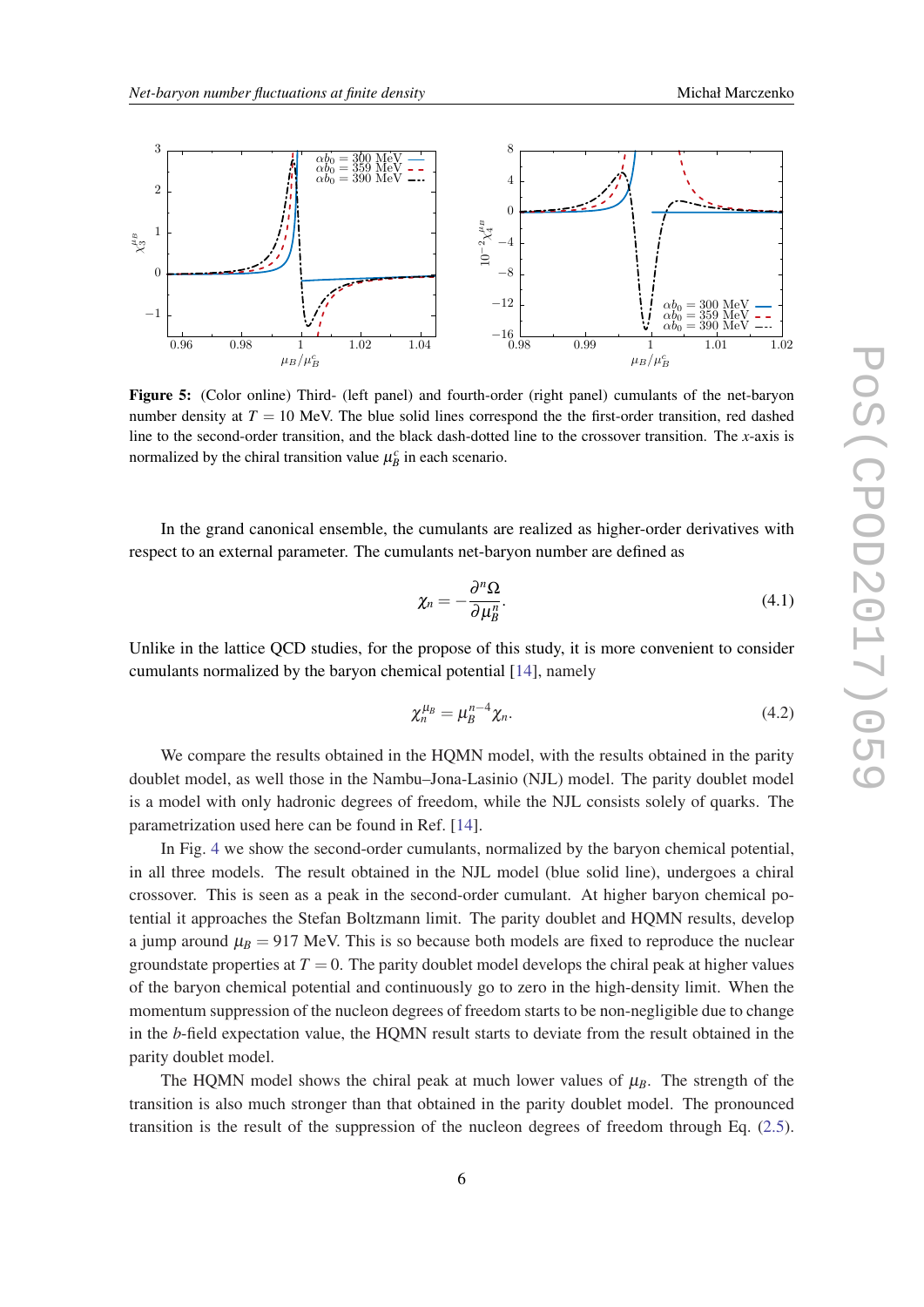<span id="page-7-0"></span>Eventually at high values of baryon chemical potential the HQMN model result features a discontinuity due to the jump in the deconfinement transition. At this point the degrees of freedom change from nucleons to quarks. In the high-density limit, the model restores the proper asymptotic behavior.

While the second-order cumulant shows large sensitivity to the chiral phase transition, it is much less sensitive to the first-order deconfinement transition. This is because the transition is strictly connected to the potential  $V_b$  and is driven by the expectation value of  $b$ . By construction, the potential is only symmetric with respect to a discrete symmetry. This is so because additional massless Goldstone modes would spoil the known low-energy chiral phenomenology of QCD.

In Fig. [5](#page-6-0), we compare the third-order (left panel) and the fourth-order (right panel) cumulants of the net-baryon number density in the HQMN model. Shown are the results for three different values of  $\alpha$  parameter, namely for the crossover (black dot-dashed line), second-order transition at the critical point (red dashed line), first-order transition (blue solid line). The *x*-axis is normalized by corresponding critical value of the baryon chemical potential,  $\mu_B^c$ . Note that while the secondorder cumulant was positive at all values of  $\mu_B$ , the higher-order cumulants can in principle both turn negative. In the case of the first-order transition, the third- and fourth-order cumulants are discontinues.

The third- and fourth-order cumulants for the second-order transition diverges at both sides of the transition point. The former one changes sign from positive to negative at the chiral transition point. In the case of the crossover,  $\chi_3^{\mu_B}$  $\frac{\mu_B}{3}$  rapidly increases in the chirally broken phase, then drops and exhibits a dip at negative value in the chirally restored phase. The fourth-order cumulant exhibits similar structure, but develops a smaller secondary peak in the chirally restored phase. Note that these results are qualitatively similar to the results obtained in other chiral models incorporating the statistical confinement as, e.g., [\[15](#page-9-0)].

## 5. Conclusions

We have discussed the mean-field-approximation thermodynamics of the Hybrid Quark-Meson-Nucleon (HQMN) model at low temperature and finite baryon chemical potential. The model considers nuclear matter in the parity-doublet fashion, and quark matter in the standard quark-meson one. These are coupled together via an additional non-dynamical scalar field, whose role is to suppress quarks at low, and nucleons at high, values of temperature and baryon chemical potential.

We have studied the equation of state and the phase diagram in the HQMN model. We have shown that the chiral and deconfinement transitions are always separated. The found that the  $\alpha$ parameter plays a role in changing the order of the chiral phase transit on. Namely, for low values, the transition is of first order, then at some value the model exhibits a critical point and the transition is of second order, and eventually becomes a smooth crossover at high values of the parameter. On the other hand, the deconfinement transition is always a first-order transition. We emphasize that the separation might of these two transitions might indicate the existence of the quarkyonic phase [[16\]](#page-9-0).

We have also studied the higher-order cumulants of the net-baryon number. We find that due to the suppression of the nucleon degrees of freedom through the momentum cutoff, the model yields much stronger chiral phase transition, when compared to the purely hadronic parity doublet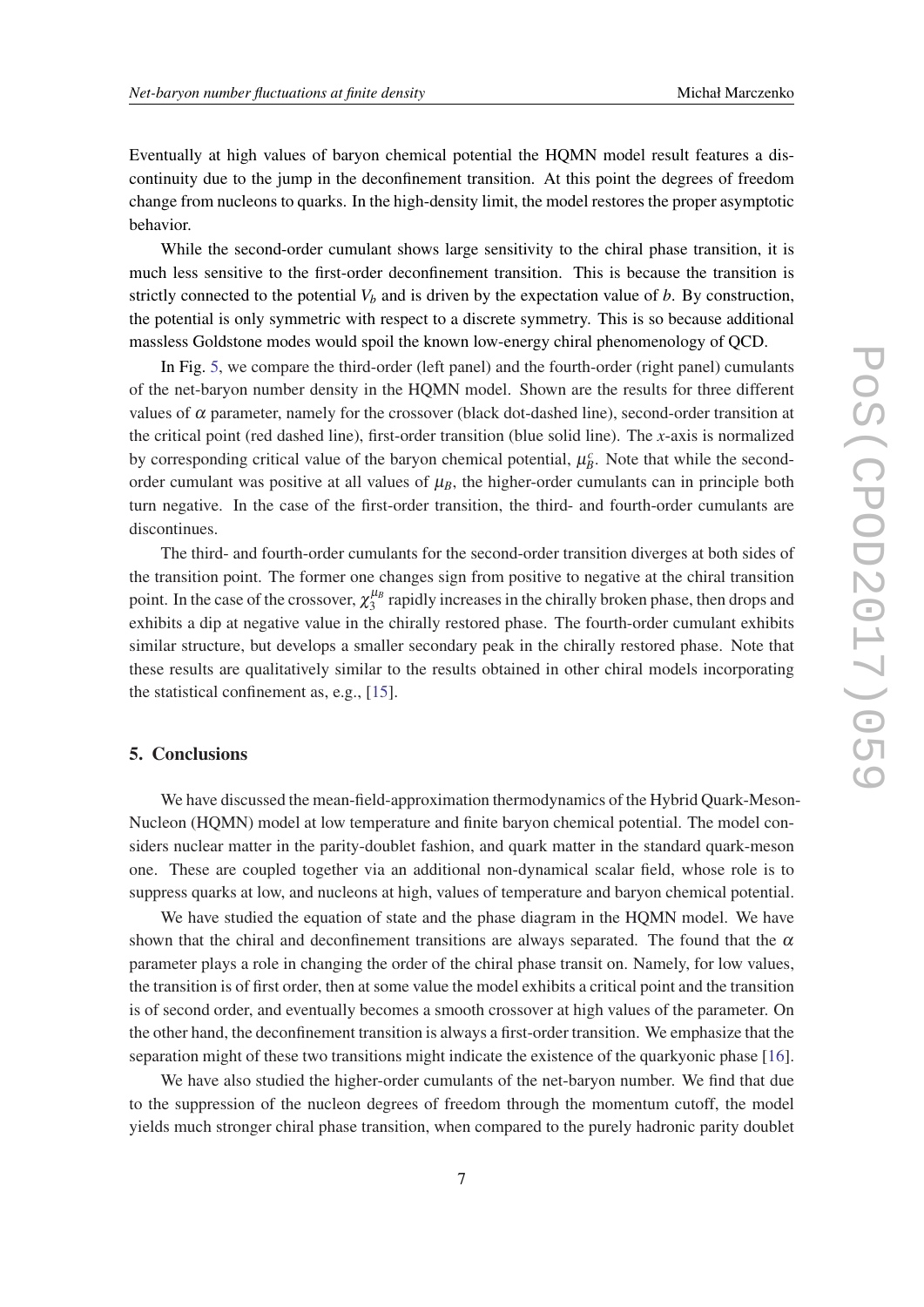<span id="page-8-0"></span>model. The deconfinement transition, on the other hand, is found to be much less sensitive and less pronounced in the higher-order cumulants.

In this contribution, we considered an isospin-symmetric system of two flavors. In order to make the HQMN model suitable to astrophysical applications, such as neutron stars [[17\]](#page-9-0) or supernovae [[18\]](#page-9-0), it has to be extended to an arbitrary isospin asymmetry. Moreover, the appearance of heavier flavors, i.e., strangeness, must also be taken into account. Such extension within the paritydoublet model was recently formulated [\[19](#page-9-0)]. However, the role of strange degrees of freedom in astrophysics is still speculative, and is a matter of current investigation [\[20](#page-9-0)].

#### Acknowledgments

MM acknowledges financial support from the organizers of the CPOD 2017 conference. This work is supported by the Polish National Science Center grant DEC-2013/10/A/ST2/00106 and UMO-2014/13/B/ST9/02621. MM was also partly supported by the IFT grant no. 0420-2019-16.

# References

- [1] G. Aarts, C. Allton, S. Hands, B. Jäger, C. Praki and J. I. Skullerud, Phys. Rev. D 92, no. 1, 014503 (2015) doi:10.1103/PhysRevD.92.014503 [arXiv:1502.03603 [hep-lat]].
- [2] G. Aarts, C. Allton, D. De Boni, S. Hands, B. Jäger, C. Praki and J. I. Skullerud, JHEP 1706, 034 (2017) doi:10.1007/JHEP06(2017)034 [arXiv:1703.09246 [hep-lat]].
- [3] C. E. Detar and T. Kunihiro, Phys. Rev. D 39, 2805 (1989). doi:10.1103/PhysRevD.39.2805
- [4] D. Jido, T. Hatsuda and T. Kunihiro, Phys. Rev. Lett. 84, 3252 (2000) doi:10.1103/PhysRevLett.84.3252 [hep-ph/9910375].
- [5] D. Jido, M. Oka and A. Hosaka, Prog. Theor. Phys. 106, 873 (2001) doi:10.1143/PTP.106.873 [hep-ph/0110005].
- [6] D. Zschiesche, L. Tolos, J. Schaffner-Bielich and R. D. Pisarski, Phys. Rev. C 75, 055202 (2007) doi:10.1103/PhysRevC.75.055202 [nucl-th/0608044].
- [7] C. Sasaki and I. Mishustin, Phys. Rev. C 82, 035204 (2010) doi:10.1103/PhysRevC.82.035204 [arXiv:1005.4811 [hep-ph]].
- [8] C. Sasaki, H. K. Lee, W. G. Paeng and M. Rho, Phys. Rev. D 84, 034011 (2011) doi:10.1103/PhysRevD.84.034011 [arXiv:1103.0184 [hep-ph]].
- [9] S. Gallas, F. Giacosa and G. Pagliara, Nucl. Phys. A 872, 13 (2011) doi:10.1016/j.nuclphysa.2011.09.008 [arXiv:1105.5003 [hep-ph]].
- [10] F. Giacosa, Prog. Part. Nucl. Phys. 67, 332 (2012) doi:10.1016/j.ppnp.2011.12.039 [arXiv:1111.4944 [hep-ph]].
- [11] Y. Motohiro, Y. Kim and M. Harada, Phys. Rev. C 92, no. 2, 025201 (2015) Erratum: [Phys. Rev. C 95, no. 5, 059903 (2017)] doi:10.1103/PhysRevC.92.025201, 10.1103/PhysRevC.95.059903 [arXiv:1505.00988 [nucl-th]].
- [12] J. Weyrich, N. Strodthoff and L. von Smekal, Phys. Rev. C 92, no. 1, 015214 (2015) doi:10.1103/PhysRevC.92.015214 [arXiv:1504.02697 [nucl-th]].